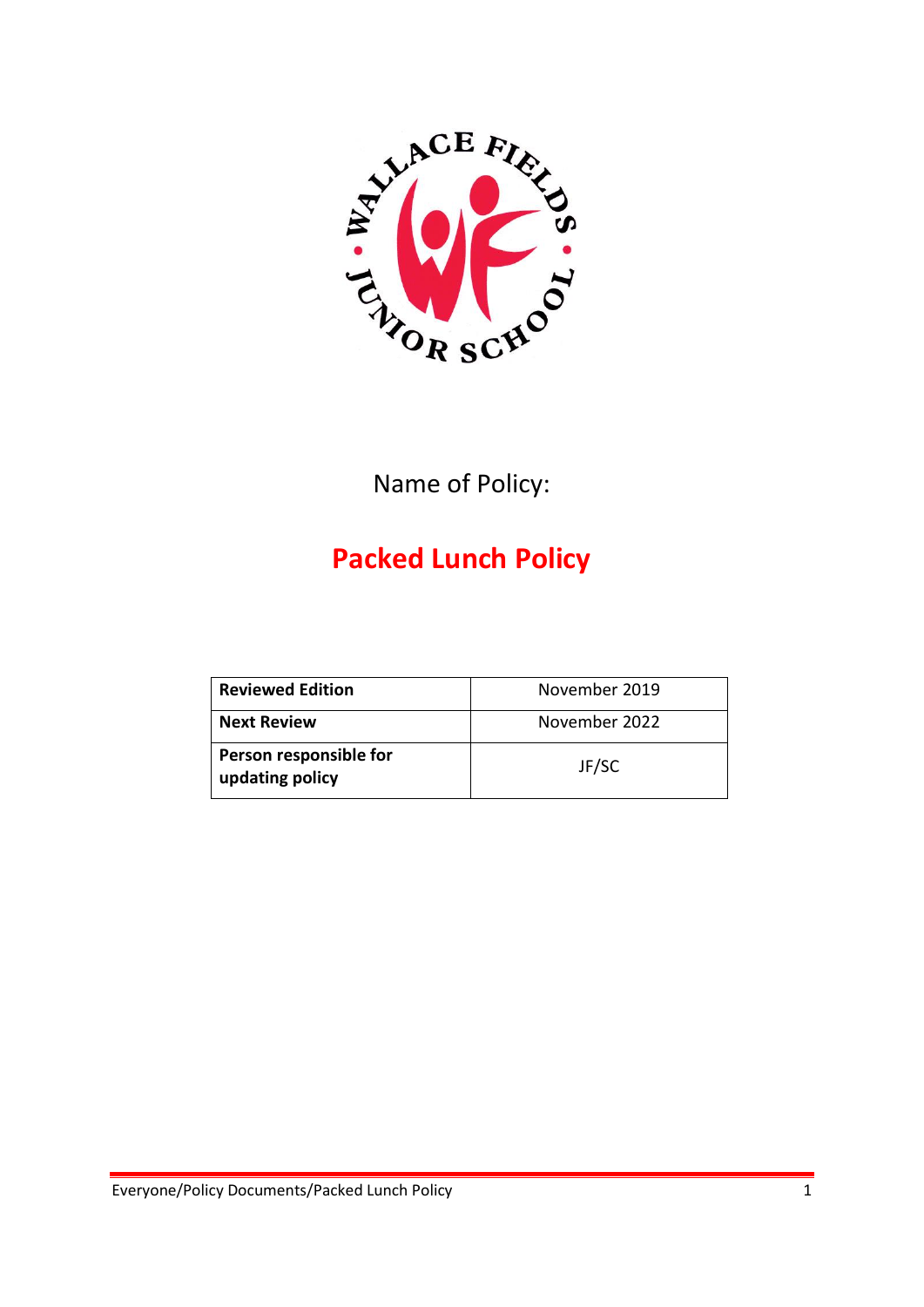# **Contents**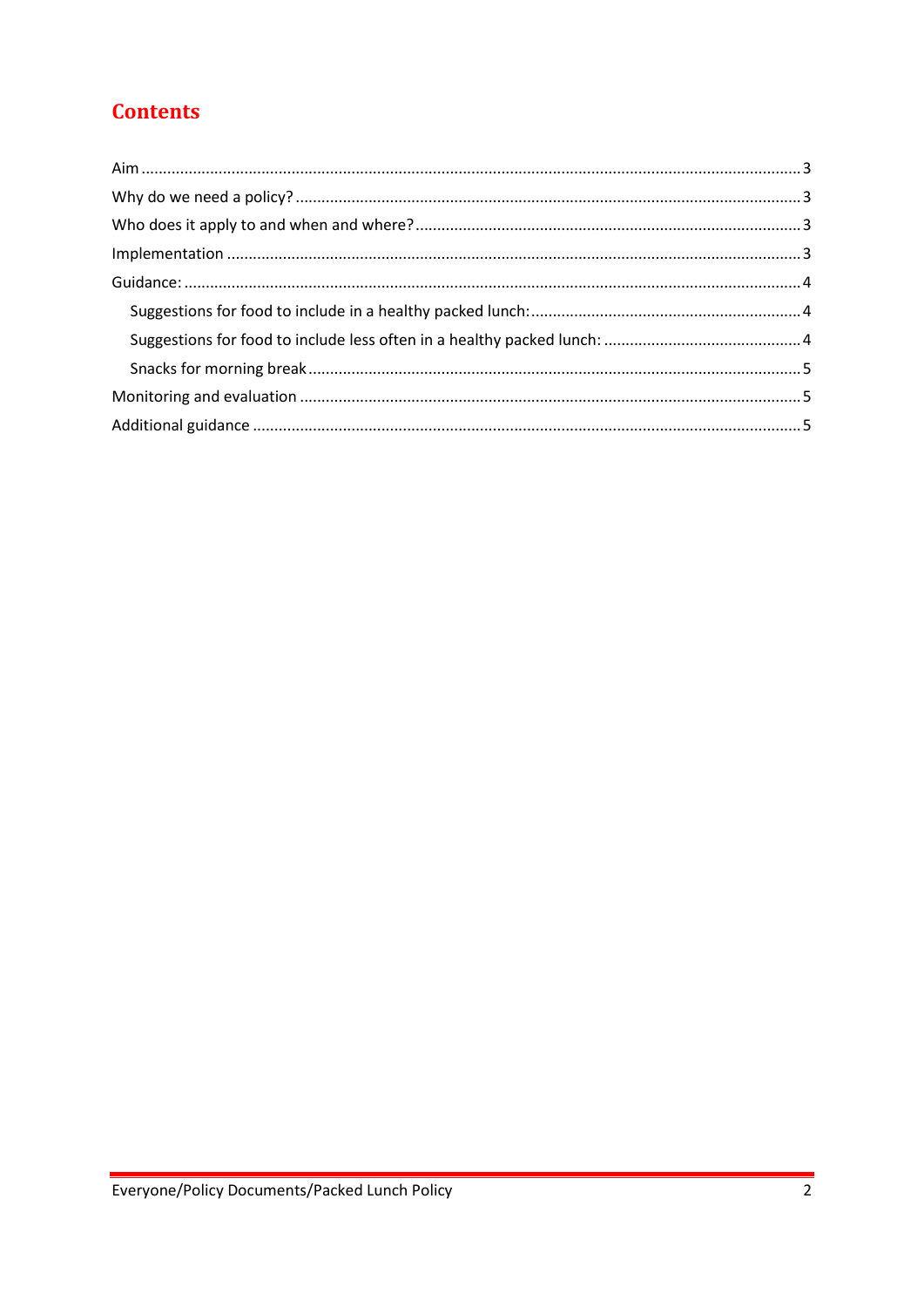## <span id="page-2-0"></span>**Aim**

To make sure that children who bring lunch from home to eat in school (or on school trips) have food which is just as healthy and nutritious as food now served in school and regulated by Surrey County Council standards; and to ensure that it complies with our Healthy Schools status.

# <span id="page-2-1"></span>**Why do we need a policy?**

As part of the Government's approach to reducing childhood obesity a Cross Government Strategy for England, Healthy Weight, Healthy Lives was launched in January 2008. This strategy outlines an expectation on all schools. To promote a culture of healthy eating the government now expects all schools – in consultation with parents, pupils and staff to adopt whole school food policies. In particular, schools will be expected to develop healthy packed lunch policies, so that those not taking up school lunches are also eating healthier.

School meals conform to government nutritional guidelines with less sugar, fat and salt and more fresh fruit and vegetables. School lunches also provide a good balance of "complex carbohydrates" such as pasta, rice, bread or potatoes with dairy and other protein foods. Therefore a packed lunch should provide the same nutrition as a cooked meal.

Eating healthily is important because it will help children to:

- Be aware of healthy lifestyle choices
- Be fitter and healthier now and later in life
- Learn more quickly and concentrate for sustained periods

Good nutrition in childhood can help to prevent a variety of health problems, both in the short term and later in life. There is increasing concern that many children are consuming too much fat, sugar and salt and too little fibre, fruit and vegetables.

Packed lunches can contribute to almost a third of a child's weekly food intake and therefore need to be balanced and nutritious.

# <span id="page-2-2"></span>**Who does it apply to and when and where?**

To all pupils and parents providing packed lunches to be eaten within school or on school trips during normal school hours. This packed lunch policy fits within a wider context of promoting a whole school approach to food and healthy eating and has cross–curricular links e.g. with Design and Technology (DT).

#### <span id="page-2-3"></span>**Implementation**

The school provides dining facilities for pupils bringing in packed lunches and ensures that fresh drinking water is always available.

It is the responsibility of the parents to provide an appropriate packed lunch container where food items can be stored securely and appropriately until lunchtime.

It is advisable to include an ice pack as food products prepared and stored in ambient temperatures, after a period of time, can have increased levels of bacteria in them e.g. cooked meats and dairy products such as yogurts.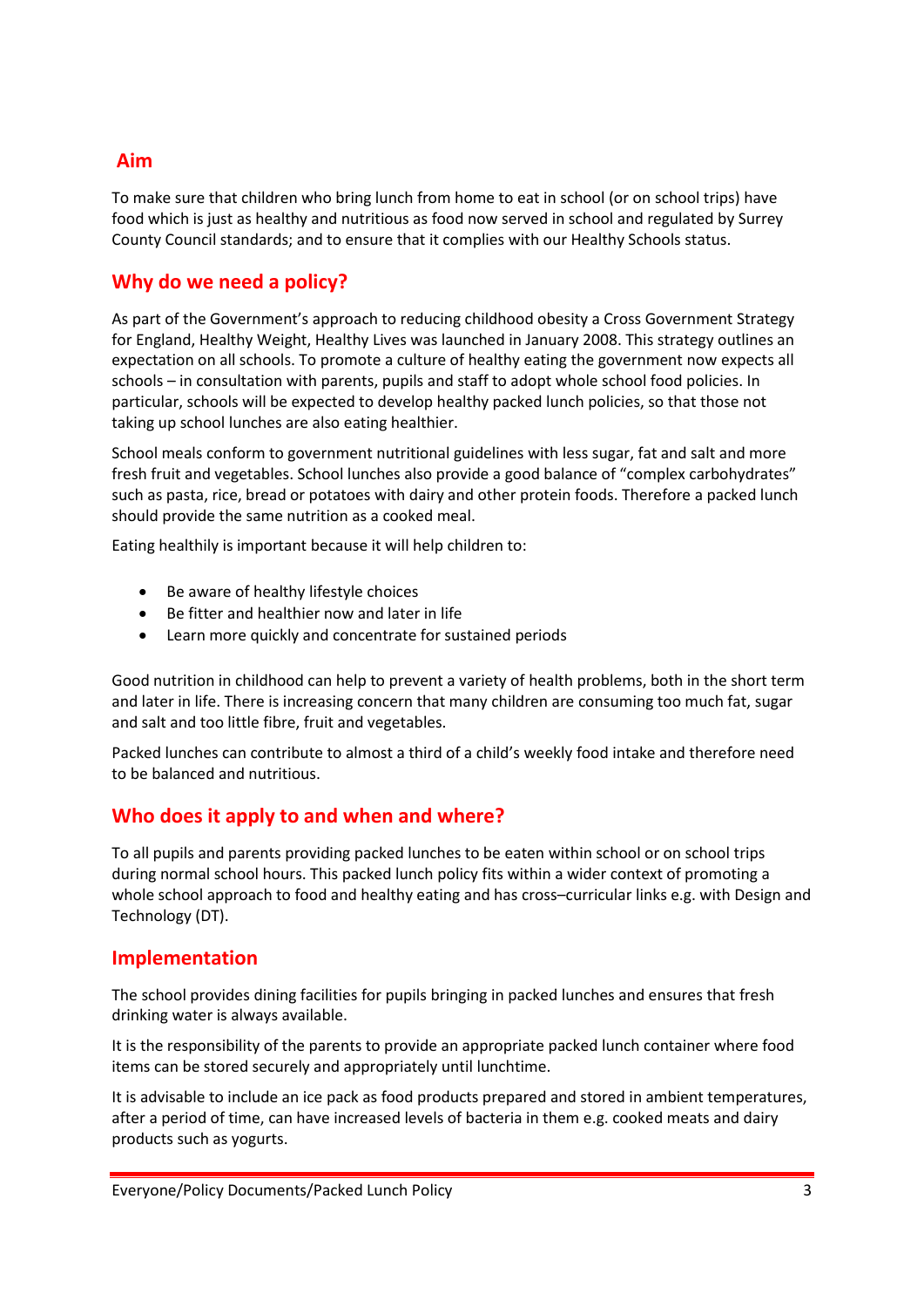The children keep their lunchboxes in the classroom. As the school cannot provide cooled storage areas it cannot take legal responsibility for foods prepared at home and then brought into school.

Children must only eat their own food and not other children's.

Pupils must take home any uneaten packed lunch food items back home and the same applies to all food packaging. The rationale for this is that parents can also monitor what their child has consumed during the day and then raise any concerns over their child's food intake with the school.

# <span id="page-3-0"></span>**Guidance**

Children's packed lunches should be based on the 'Eatwell Plate' model which shows items from the 5 main food groups; (FoodStandards Agency 2007).

#### <span id="page-3-1"></span>**Suggestions for food to include in a healthy packed lunch:**

A Starchy Food: for example, bread, rice, potatoes, pasta, noodles or another cereal. These foods are a healthy source of energy.

Fruit and Vegetables: These foods provide vitamins, minerals and fibre. Lunches should include at least 1 portion of fruit and 1 portion of vegetables / salad.

Meat, Fish, Eggs or Other Source of Non-Dairy Protein: (e.g. lentils, beans, soya or hummus,) every day. Oily fish, such as pilchards, salmon or tuna should be included occasionally. These foods provide protein for growth

Dairy Food: for example, milk, cheese, yoghurt, fromage frais. These foods provide calcium for healthy bones and teeth.

A drink: water is best followed by semi-skimmed or skimmed milk, fruit juice, drinking yoghurt, milk drinks or smoothies.

#### <span id="page-3-2"></span>**Suggestions for food to include less often in a healthy packed lunch:**

#### **1 item / snack may be chosen from the following list:**

- Crisps and similar snacks
- Chocolate coated biscuits or wafers
- Cakes and cookies
- Meat and pastry products such as sausage rolls or pies
- Jam or chocolate spread used for sandwich filling
- Desserts such as chocolate mousse, fruit pies and tarts, cheesecakes

It is important not to fill up on too many foods that are high in fat and / or sugar at the expense of other more nutritious foods. Limiting high fat and sugar foods will help protect young people from becoming overweight as well as helping prevent tooth decay, heart disease, stroke, and diabetes.

#### **Please do not include**

- Confectionery such as chocolate bars. Sweets are not allowed at lunch or any other time.
- Nuts, nut products or sesame seeds (although they can be very healthy) because of the danger to other children with allergies
- Fizzy and sugary drinks as these are mostly very unhealthy
- Please support your school by not including these items in your child's packed lunch